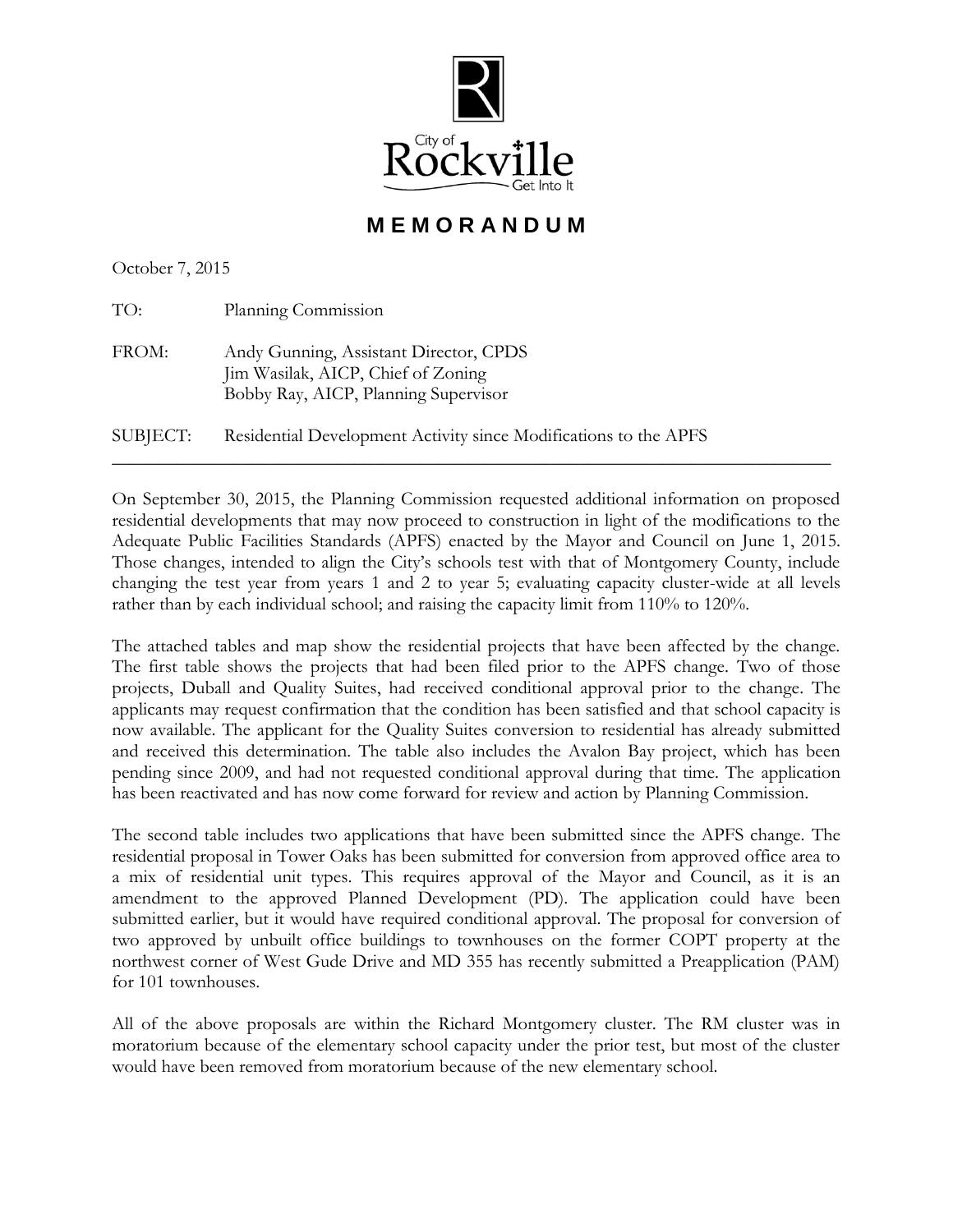The residential proposal for the CarMax property on Frederick Road is not included because it would have been permitted to proceed under the provisions related to properties subject to annexation in the prior APFS.

Exhibits:

- 1. Chart Showing Residential Applications Filed Prior to and After the AFPS Modifications
- 2. Map of Residential Applications shown on Chart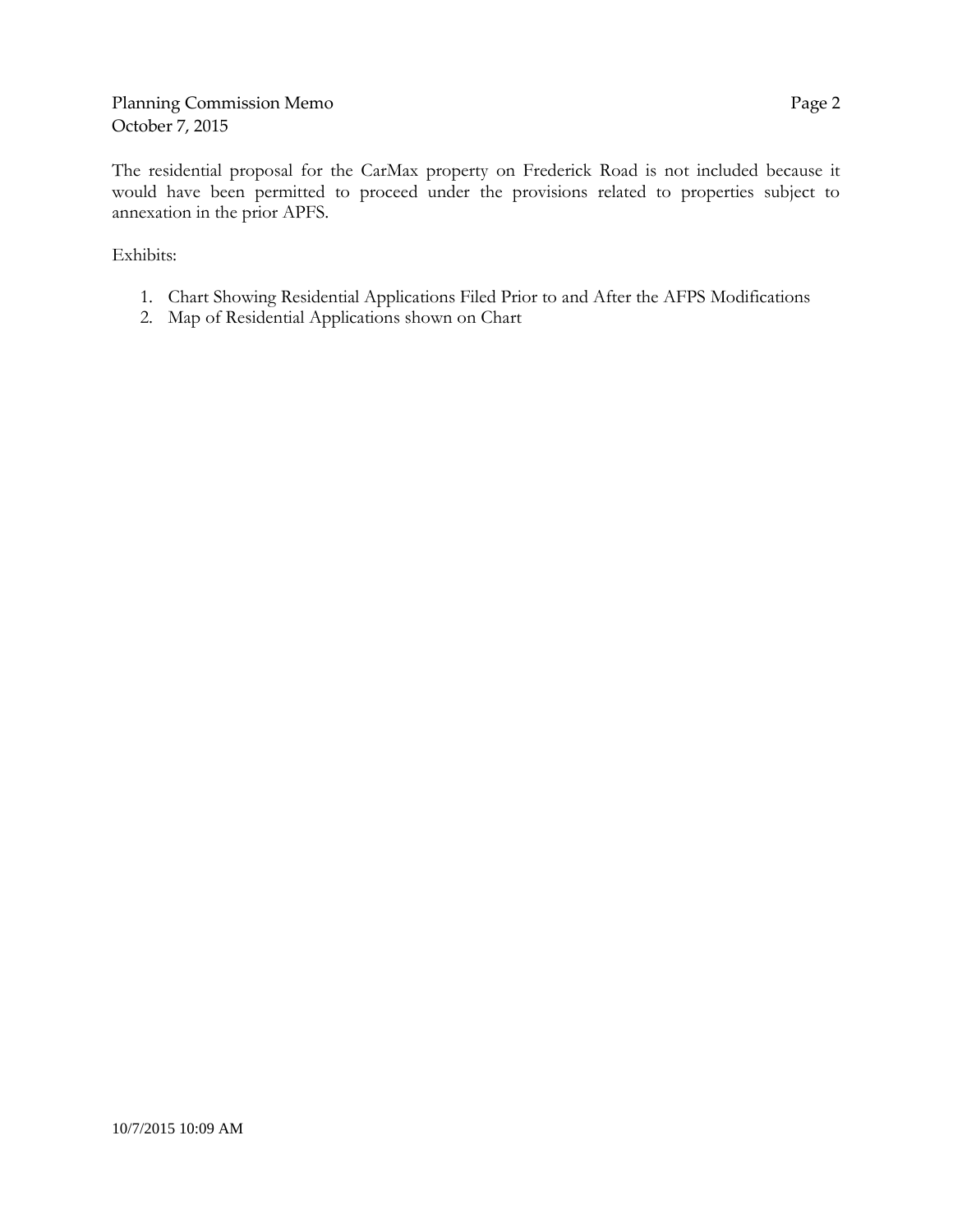